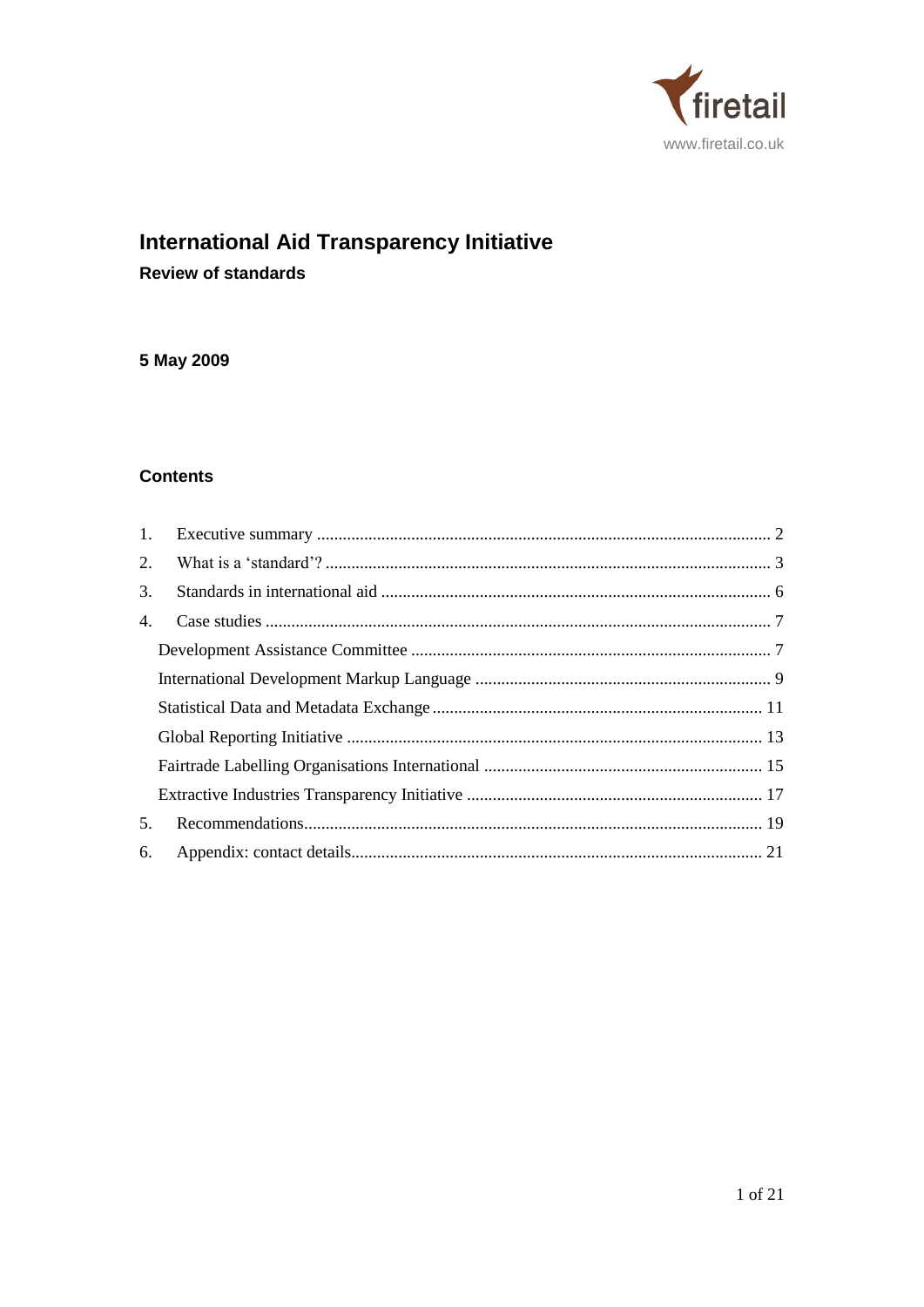## <span id="page-1-0"></span>**1. Executive summary**

The International Aid Transparency Initiative (IATI) aims to set a standard for donors to record and report aid information in a more transparent and useful way.

The purpose of this research is to draw on the experience of other standards that have been set up in international aid and other sectors, so that IATI can understand the factors that are likely to make it a success, and which activities it needs to prioritise.

Based on the experience of the six standards reviewed, there are ten recommendations for IATI, which are listed in the final section of the report. In particular:

- There are different models for developing a new standard. IATI should be a 'best  $\bullet$ practice' set of guidelines rather than a more formally verified standard. This model works best where there is no clear precedent for the standard or where there is no obvious commercial value to the organisation implementing it (both of which are true for IATI).
- $\bullet$ In the early stages, IATI should concentrate on building its group of stakeholders and political support among a core group of large donors, rather than the detailed content of the standard.
- $\bullet$ The standard must complement, and where appropriate, build on DAC classifications. DAC is established and its members and the contributors to this study feel it is fulfilling a useful function.

The next section of this report provides an overview of standards and offers a generic model for the standard setting process. Section 3 briefly outlines the current situation in reporting of international aid flows. Section 4 looks at six case studies. These are existing standards, and the lessons for IATI are drawn out. Section 5 offers some recommendations.

This report and the recommendations it includes are primarily based on external facing research, rather than close engagement with IATI. As such, some of the recommendations may already be under consideration.

The research behind the report consisted of desk research into standards in the development sector and other sectors, as well as interviews with individuals familiar with each standard featured in the case studies section.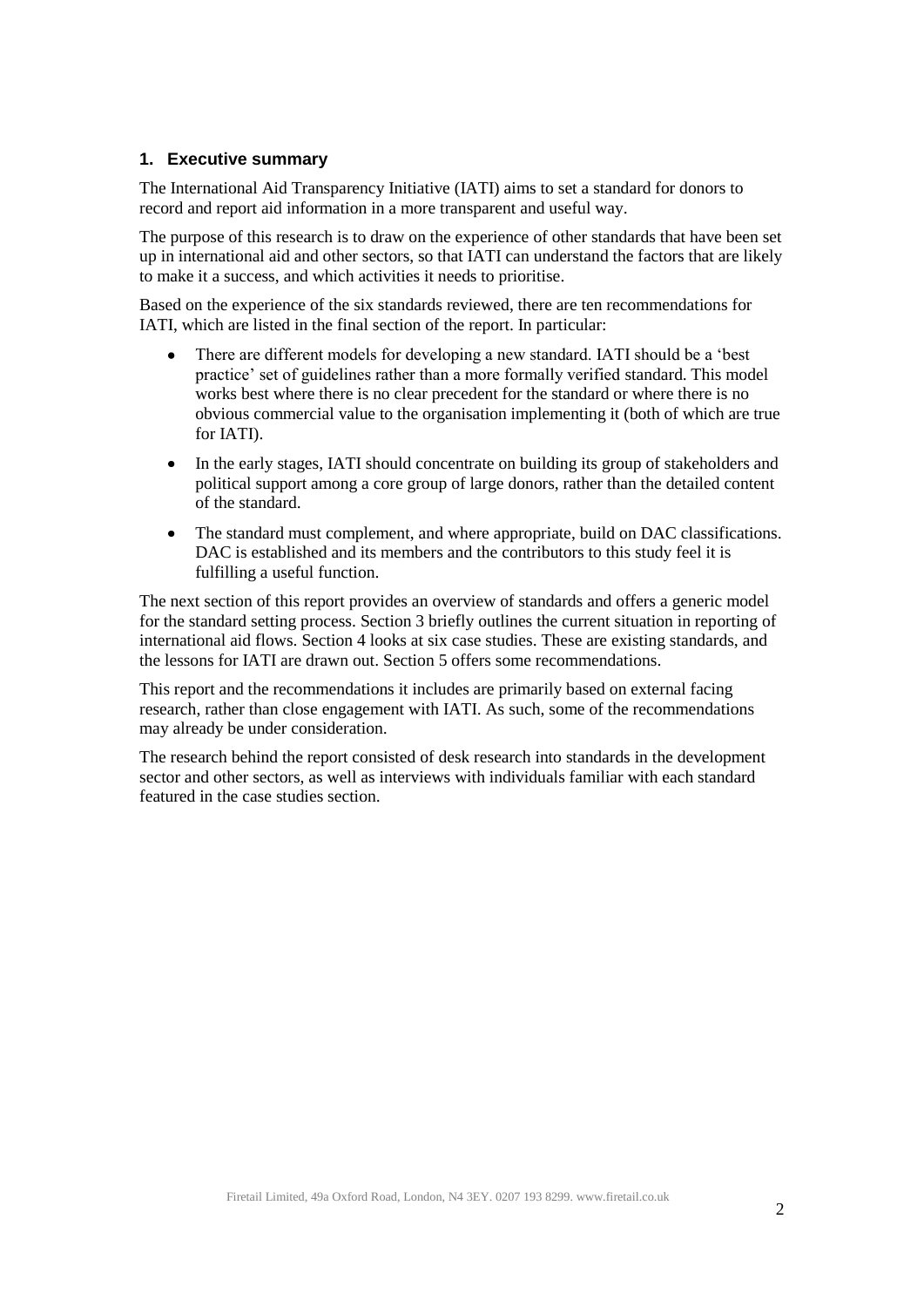## <span id="page-2-0"></span>**2. What is a 'standard'?**

Standards arise where a community has a shared interest in working in a similar way. They range from informal common understandings of how things are done to rigid and formalised sets of rules that are maintained by a secretariat.

Sometimes de-facto standards move along this spectrum over time, being codified as they gain acceptance. IATI is concerned with developing a codified standard, so informal standards are not included in the scope of this work.

This section provides a overview of the types of standard that exist, allowing IATI to understand where in this universe its standard should sit, and the considerations it needs to make during the design process.

## **What features do all codified standards include?**

The core features of all standards are:

- Written guidelines that are designed to help a community work more efficiently,  $\bullet$ effectively, safely or fairly.
- $\bullet$ A documented consultative process to develop the standard. This usually involves technical committees that draft the guidelines.
- A voluntary approach: standards do not coerce users into following them. For some  $\bullet$ organisations, following a standard might be a requirement for operating effectively in a market (such as using standard sized freight containers), but there is no legal obligation.
- A community of stakeholders that is interested in the standard. This community is  $\bullet$ usually involved in the design of the guidelines.

#### **What standards are not**

- **Legislation.** Standards are not compulsory. UK companies providing financial services are legally required to comply with rules set out by the Financial Services Authority, for example, so these rules do not constitute a standard.
- **Information labels.** Standards show that a product or organisation meets a minimum set of criteria. Product labels such as food nutritional labels or the EC's energy efficiency label show product attributes in defined categories, rather than setting a minimum acceptable level.

#### **How are standards developed?**

Standards typically include seven key stages in their development:



This generic model is based on the review of standards conducted for this report. Different standards put different emphases on each stage. Some, for example, require verification, while others publish the standard as a code of good practice and do not formally monitor implementation.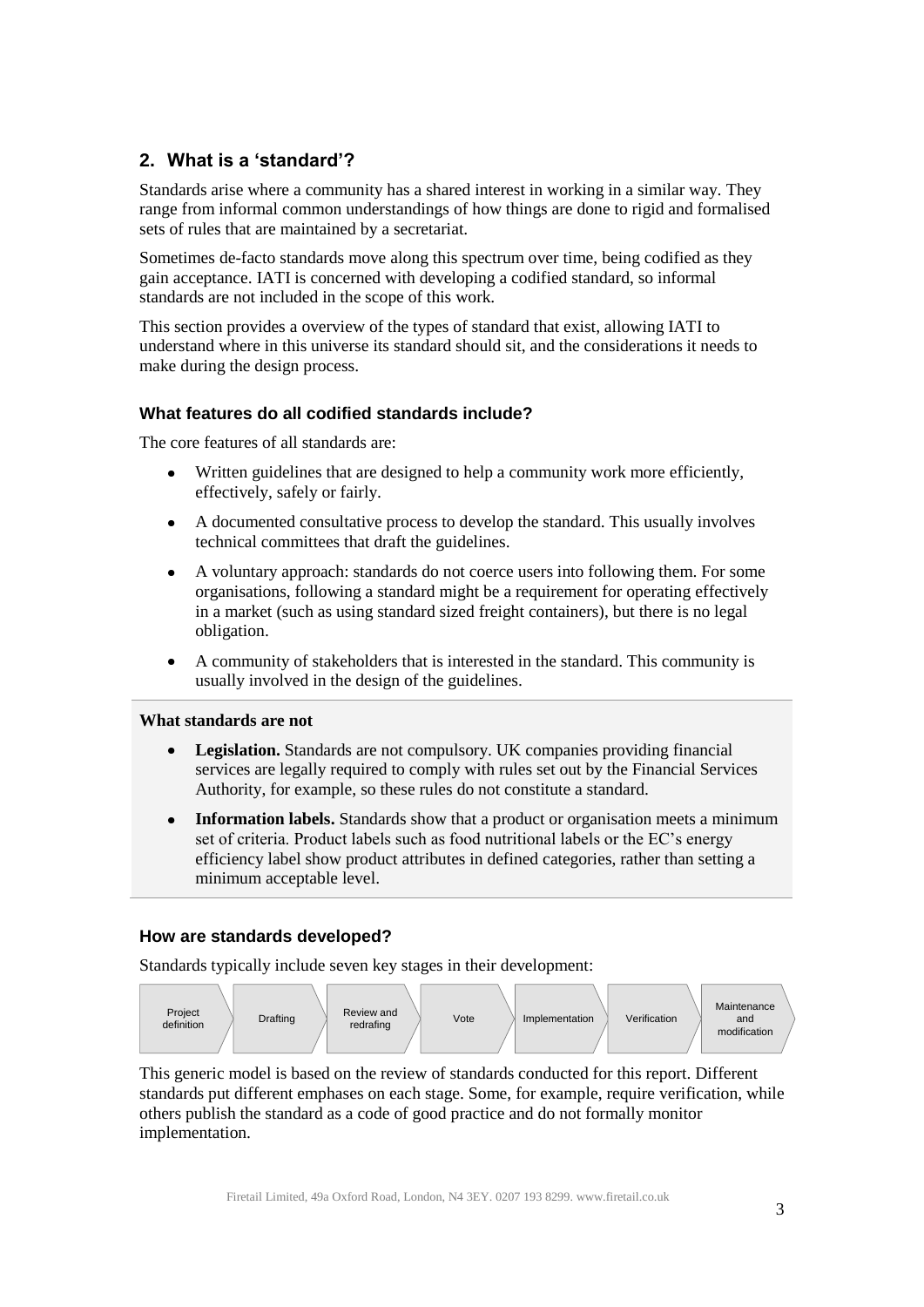- 1. **Project definition**. This stage involves planning the design of the standard and setting timescales. A crucial activity is identifying stakeholders that will be involved in the process. The stakeholders are drawn from two groups: those that are materially affected by the standards (such as organisations that will implement it and consultants that will verify it) and those that have expertise in the subject.
- 2. **Drafting**. This is normally delegated to a technical committee that conducts its own research and drafts an initial set of guidelines.
- 3. **Review and redrafting**. Depending on the standard, this stage may be broken into separate parts. Some reviews include both a consultation that is restricted to the stakeholders and a public consultation. The standard may go through successive drafts during this stage or there may only be a single consultation period.
- 4. **Vote**. The stakeholders or a committee of the stakeholders decide whether to adopt the standard. It is rare for a standard to be rejected at this stage if the consultation process has been inclusive.
- 5. **Implementation**. Users adopt the standard.
- 6. **Verification**. Formal standards require users of a standard to be verified by a third party. As outlined below, verification is the key differentiator between types of standard.
- 7. **Maintenance and modification**. Standards are periodically reviewed and updated. Most standards use a compressed version of this process to make modifications. Some standards also offer ongoing support to users.

#### **What types of standards exist?**

The most important differentiator between different types of standard is their approach to verification. Standards fall into three groups: 'best practice' standards, which do not require verification, 'formal kitemark' standards, which are verified by third parties, and 'centrally managed' standards, which are monitored by a single central secretariat.

|                    | <b>Best practice standards:</b><br>no verification                                                                                     | <b>Formal kitemark</b><br>standards: Verification by<br>third parties                                                                                                         | <b>Centrally managed</b><br>standards: Centralised<br>verification          |
|--------------------|----------------------------------------------------------------------------------------------------------------------------------------|-------------------------------------------------------------------------------------------------------------------------------------------------------------------------------|-----------------------------------------------------------------------------|
| <b>Description</b> | Organisations are free to<br>use the standard as they<br>wish. Third parties may<br>offer verification but there<br>is no requirement. | Organisations must be<br>verified by an accredited<br>third party if they claim<br>they adhere to the standard.<br>Often are based on a<br>preceding less formal<br>standard. | A central secretariat<br>manages the standard and<br>verified the standard. |
| <b>Examples</b>    | • Global Reporting<br>Initiative                                                                                                       | International Standards<br>Organisation                                                                                                                                       | • OECD Development<br><b>Assistance Committee</b>                           |
|                    | $\bullet$ GHG Protocol<br>• W3C Recommendations<br>• ISEAL Code of Good<br>Practice                                                    | • National Standards<br>Bodies (such as British<br>Standards)                                                                                                                 |                                                                             |
|                    |                                                                                                                                        |                                                                                                                                                                               |                                                                             |
|                    |                                                                                                                                        | • Fairtrade Labelling<br>Organisations                                                                                                                                        |                                                                             |
|                    |                                                                                                                                        | <b>Extractive Industries</b><br>Transparency Initiative                                                                                                                       |                                                                             |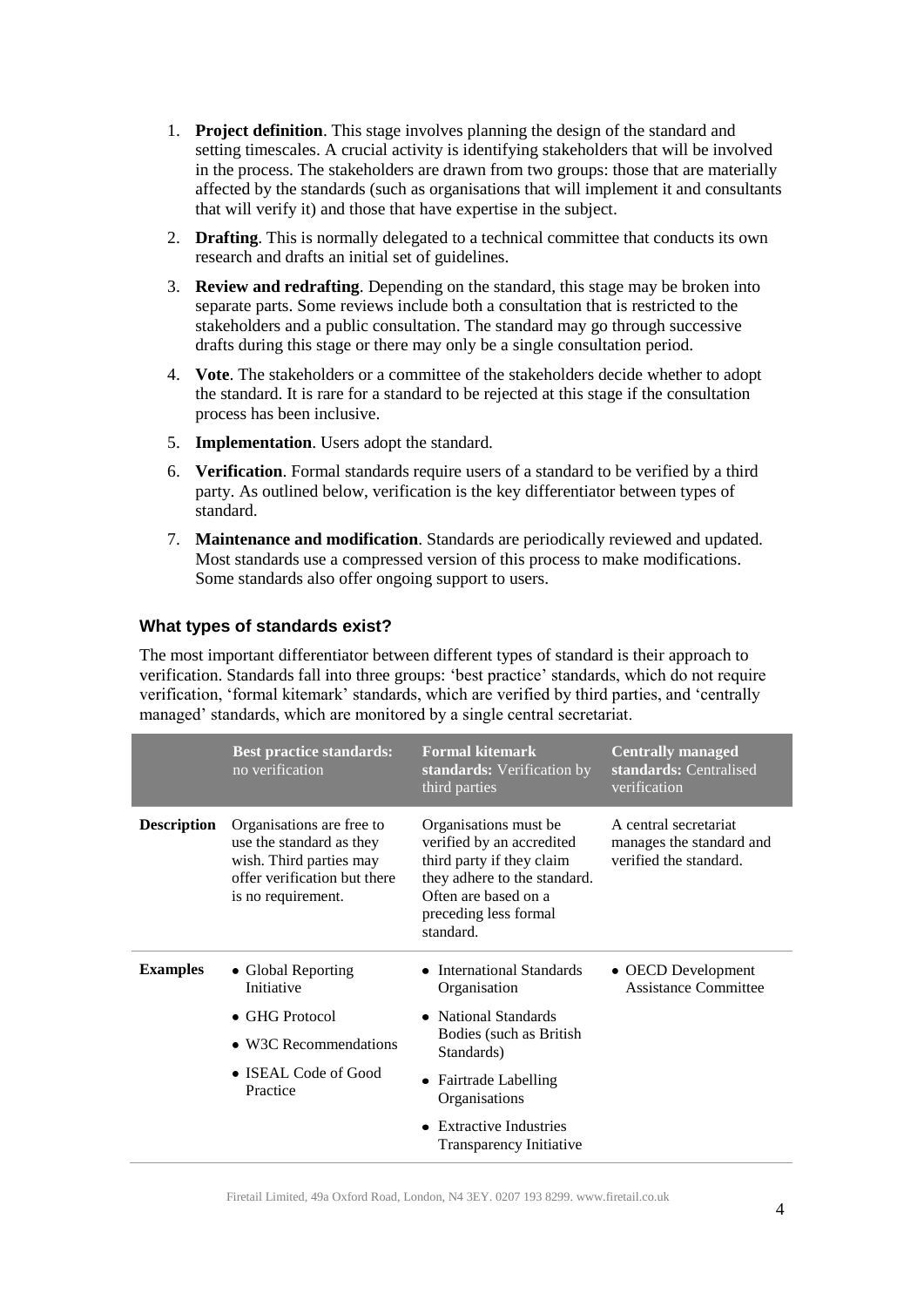|                                |                                                                                                                                                                                                                                                          | • OASIS standards                                                                                                                                                                                                                                                                                                                        |                                                                                                                                               |
|--------------------------------|----------------------------------------------------------------------------------------------------------------------------------------------------------------------------------------------------------------------------------------------------------|------------------------------------------------------------------------------------------------------------------------------------------------------------------------------------------------------------------------------------------------------------------------------------------------------------------------------------------|-----------------------------------------------------------------------------------------------------------------------------------------------|
| <b>Funding</b>                 | • Members pay a fee and<br>help to develop the<br>standards<br>• Often supported by grant<br>funding<br>• The standard is freely                                                                                                                         | • Verification costs are<br>paid by the organisations<br>that are being accredited                                                                                                                                                                                                                                                       | • Members provide<br>funding                                                                                                                  |
|                                |                                                                                                                                                                                                                                                          | • Membership fees pay the<br>costs of developing the<br>standard                                                                                                                                                                                                                                                                         |                                                                                                                                               |
|                                | available.                                                                                                                                                                                                                                               | • Users sometimes pay a<br>fee to access the<br>standard (e.g. for British<br>Standards).                                                                                                                                                                                                                                                |                                                                                                                                               |
| <b>Pros</b> for<br><b>IATI</b> | • Standards are quickly<br>scalable because there<br>are no capacity issues for<br>verifiers.<br>$\bullet$ Flexibility – users can<br>implement the standard<br>in ways that benefit them<br>• There is a simpler design<br>process.                     | $\bullet$ Legitimacy – kitemark<br>standards use formalised<br>design processes that can<br>demonstrate rigour.                                                                                                                                                                                                                          | A central secretariat<br>would be able to keep<br>track of all information<br>conforming with the                                             |
|                                |                                                                                                                                                                                                                                                          | • In the future IATI could<br>earn some revenue from<br>certifying vendors.                                                                                                                                                                                                                                                              | standard.                                                                                                                                     |
|                                |                                                                                                                                                                                                                                                          | • Verification ensures<br>consistency of use                                                                                                                                                                                                                                                                                             |                                                                                                                                               |
| <b>Cons</b> for<br><b>IATI</b> | • Users are likely to make<br>some errors.<br>• There is no way of<br>generating revenue from<br>the standard so it must be<br>grant funded.<br>• A central secretariat may<br>find it difficult to<br>maintain a complete<br>picture of the user group. | • Users have little<br>flexibility in how they<br>use the standard.<br>• The design and<br>verification processes<br>can be costly and time<br>consuming.<br>• Accredited verifiers<br>must be available.<br>• Using an existing<br>framework (such as ISO)<br>imposes particular<br>processes on the<br>development of the<br>standard. | • High central costs (the<br>DAC secretariat<br>employs around 90<br>staff).<br>Risk that the standard<br>could feel imposed on its<br>users. |

## **Key considerations for IATI**

- $\bullet$ What type of standard will IATI develop? What will the verification model be?
- $\bullet$ How will IATI ensure that materially affected parties are included in the design process for the standard?
- How long should IATI take to develop the standard? How long should be allocated  $\bullet$ for each phase?
- Which organisations need to use the standard to ensure it is a success? $\bullet$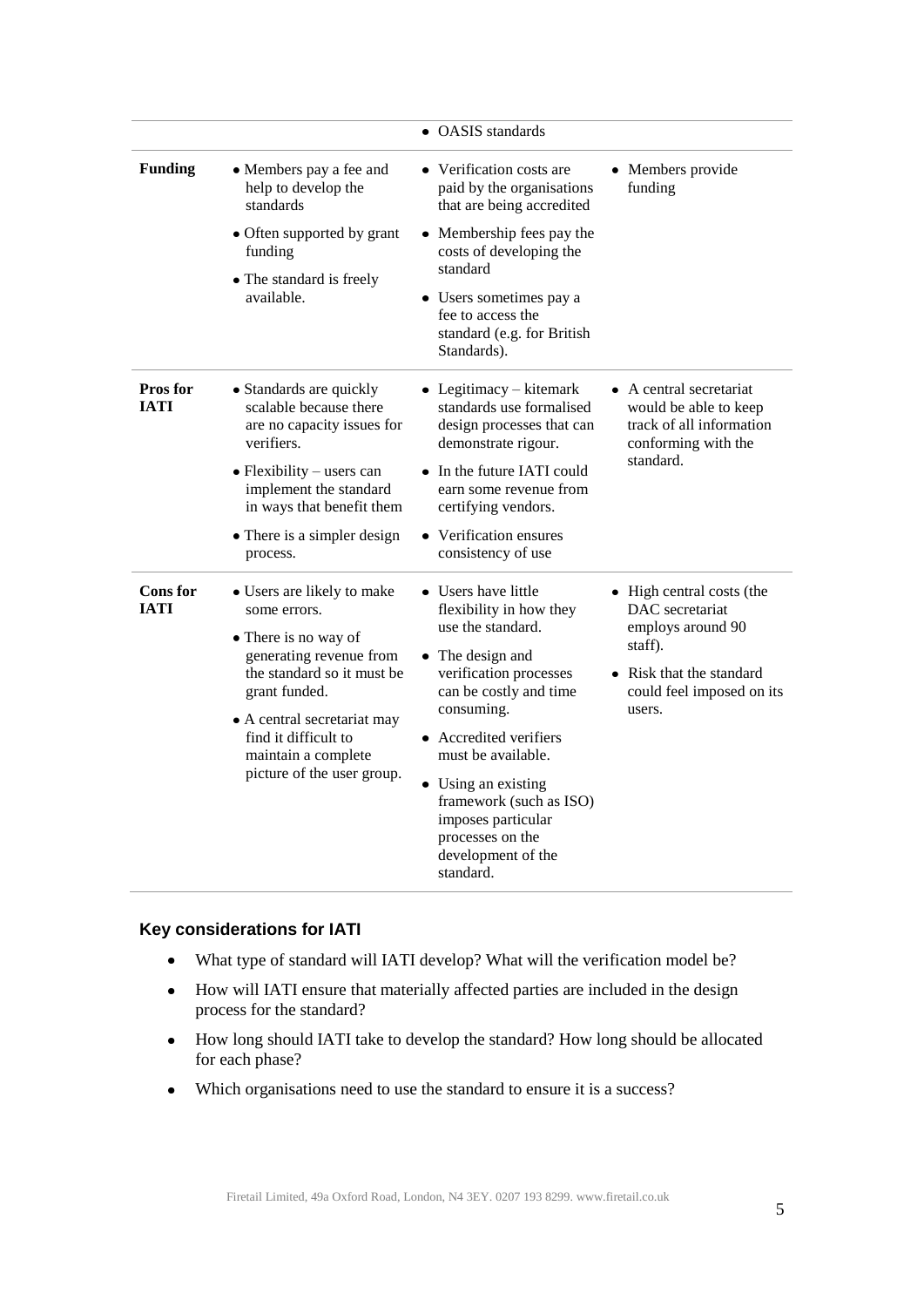## <span id="page-5-0"></span>**3. Standards in international aid**

The central source of aid flow statistics is the OECD's Development Assistance Committee (DAC). The 23 DAC members report the quantities of aid they have given in the previous year, along with recipient countries and sector codes.

DAC members also separately report project-level information to the Creditor Reporter System (CRS).

In addition, there are a number of databases that track aid and humanitarian grants from a wider range of donor agencies. The largest among these is Accessible Information on Development Activities (AIDA), a database run by the Development Gateway. It aims to collect project-level data more quickly than DAC-CRS, and also has a wider coverage – it includes non-traditional donors including private charitable foundations. AIDA does not aim to provide comprehensive statistical information in a way that DAC does.

Large amounts of information about aid flows already exist in donors' own management information systems. This data is published though various, fragmented report formats and is therefore difficult to analyse for recipient governments and aid analysts.

Some of the contributors to this research discussed the areas in which aid information should be extended. Although these reasons have been explored elsewhere, they are summarised below for completeness.

#### **To allow better budgeting, recipient governments require:**

- $\bullet$ **Up to date and forward looking information**. There is no reliable way to forecast aid flows. This information is not accurately verified, but reasonable estimates often already exist.
- **Agency level recipient data**. DAC reports the quantity of aid that has been paid by  $\bullet$ donor country and the intended recipient country, but it doesn't say to which agencies the aid was paid.
- $\bullet$ **A functional classification that matches their budget codes.**
- **Detailed geographical information on where the money is being spent**.  $\bullet$
- **Better coverage**. DAC only covers its members and some multilateral donors. There  $\bullet$ are further national, multilateral and private sources of funding that do not report through DAC.

#### **In addition, aid analysts require:**

- **Comparability between aid received by recipients.** While DAC shows aid outflows  $\bullet$ from donors, it doesn't allow for clear comparisons between the quantities of aid received by recipient agencies.
- **More sophisticated sectoral breakdowns**. DAC requires aid to be assigned to a  $\bullet$ single sector code. Many projects have more than one purpose or cover more than one sector. There are some calls to improve the way sector and purpose spending are accounted for. Others consider an improvement in this type of data to be too complex.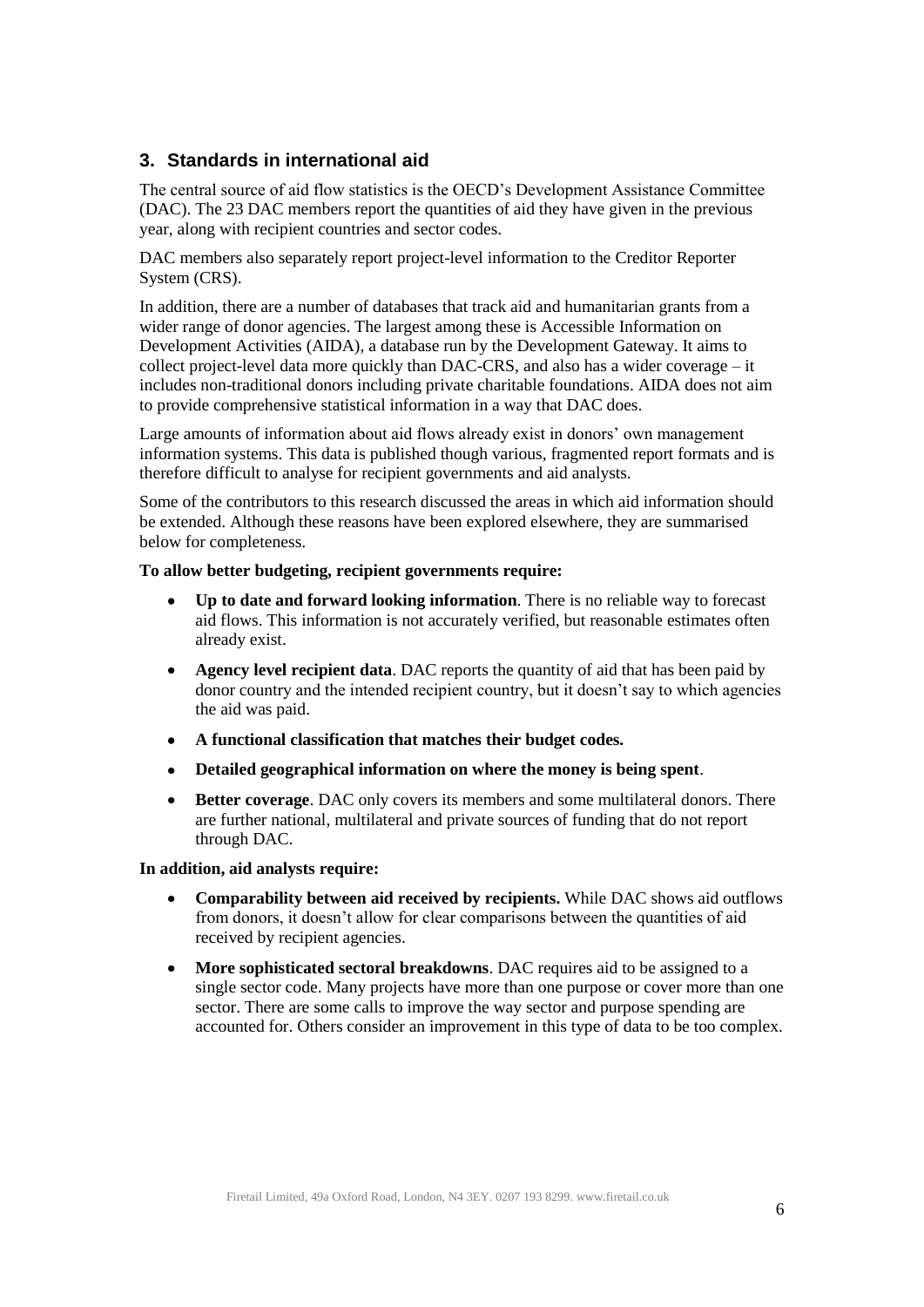## <span id="page-6-0"></span>**4. Case studies**

This section considers the experience of six standards that have achieved different levels of success. They are from a range of sectors and all have useful lessons for IATI. Each case study is based on a review of publicly available documents and interviews with at least one person familiar with each standard. The key contacts are listed in the appendix.

## <span id="page-6-1"></span>**Development Assistance Committee**

## **Introduction**

## **Type: centrally managed**

The Development Assistance Committee (DAC) is the OECD body that co-ordinates co-operation with developing countries. It publishes official aid data once per year. DAC's 23 members provide data in a structured format following formal definitions. Some multilateral donors voluntarily report through DAC. DAC was established in 1960. In addition, participants send project level information to the Creditor Reporting System (CRS), which is estimated to cover 90% of projects.



#### **Process of development**



*Time elapsed: Not available*

#### **Successes**

- $\bullet$ DAC is considered the 'gold standard' for aid statistics. The data is widely accepted and used – for example to monitor ODA targets.
- The data is comprehensive it covers 100% of ODA as defined by DAC.
- The classifications are stable, making the data directly comparable between countries and over time.

#### **Issues**

- DAC is explicitly designed to meet the needs of donors (such as monitoring against ODA targets), rather than the needs of recipients (such as public budgeting).
- It is considered inflexible and it takes a long time to update the classifications. This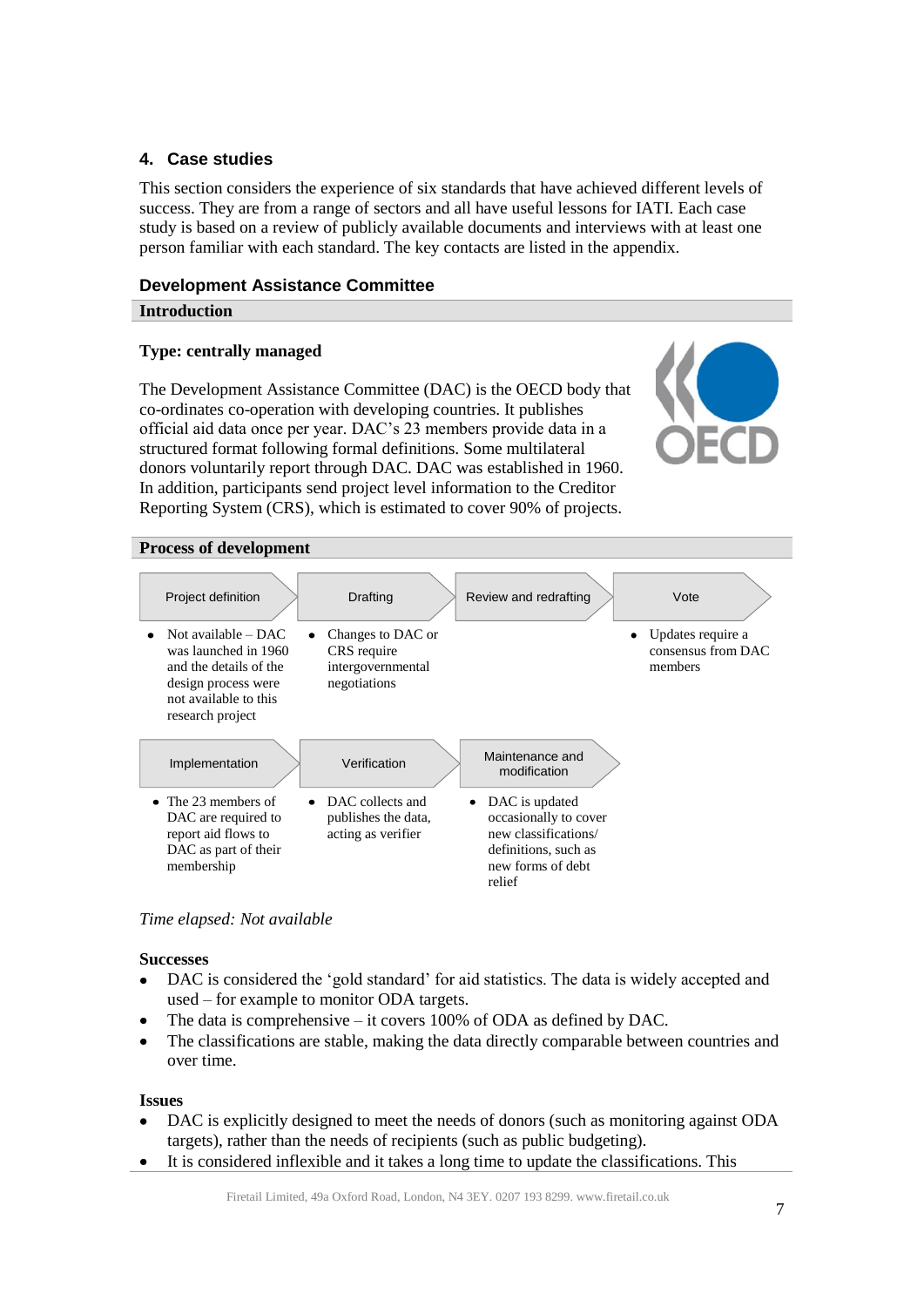inflexibility, however, does provide clarity and long term comparability.

- The data is published  $11 23$  months after the payments are made and no forward  $\bullet$ looking data is available.
- It is difficult to determine the precise amount spent in different sectors because projects must be assigned to a single category to avoid double counting. Policy markers are used, but are not used consistently and they can lead to double counting of aid quantities for different policy purposes.
- There is no detailed information showing the location of the recipient project or the  $\bullet$ recipient agency.

#### **Content**

#### **Common definitions**

DAC data is reported by donor, recipient country, sector (such as education, health, transport or agriculture). Project-level data submitted to the CRS includes time period, donor, recipient, narratives, amount, sector and purpose. There are, for example, 52 sector codes and 8 codes for types of aid.

#### **Data format**

Members send data to DAC in Unified Standard Interchange Format (USIF) once per year. The accounting systems of the donor agencies tend to be set up to provide information in the correct format.

#### **Code of conduct**

DAC members are obliged to report overall statistics (DAC) and activity-level data (CRS) on a regular basis. DAC is a committee of the OECD and its 23 members (those with significant aid programmes) make changes to its definitions through consensus at high level meetings. This process is slow and changes to the DAC process of collecting aid statistics are rare. Non DAC members that report via the DAC mechanism do so voluntarily.

#### **Support provided**

The OECD's Development Cooperation Directorate (which is DAC's secretariat) employs 90 staff, who (as well as acting on aid effectiveness generally) provide guidance on reporting, ensure that data is reported consistently and analyse trends in the data. DAC's support model is centralised.

- DAC is the central source of aid statistics and donor agencies are set up to report to it.  $\bullet$ DAC reporting is also a compulsory requirement for DAC members. IATI must seek to work with this situation rather than replace or duplicate it.
- DAC is designed to generate statistical data. This requires a high degree of consistency  $\bullet$ between the reporting bodies and over time, so DAC is purposefully inflexible. There will be a trade-off for IATI between generating robust statistics and being adaptable over time to changing situations.
- $\bullet$ DAC's model of consensus-driven decision making partly contributes to the slowness of change in the standard's definitions (the other factor is that DAC is a statistical standard and consistency over time is therefore valuable).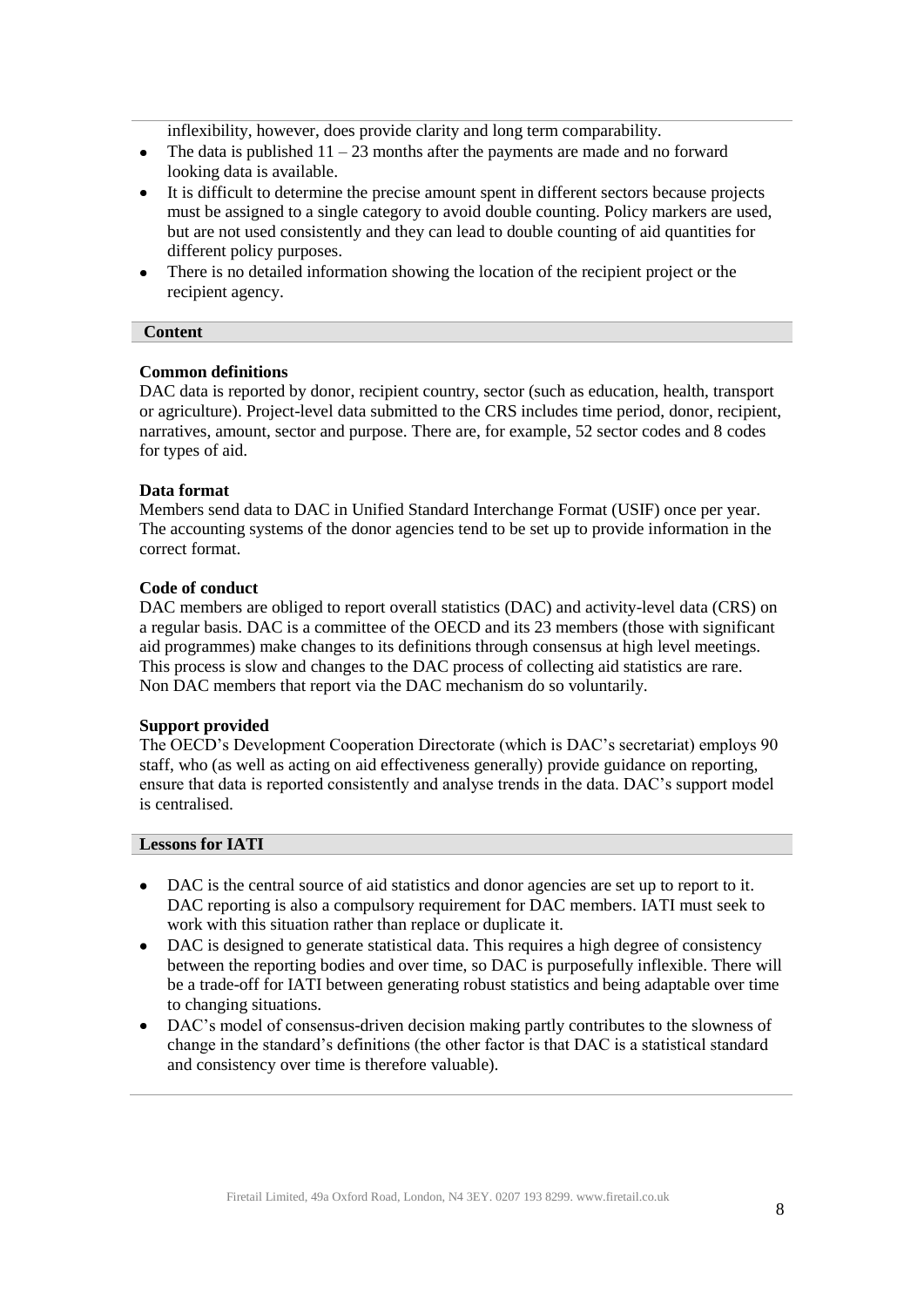## <span id="page-8-0"></span>**International Development Markup Language**

#### **Introduction**

## **Type: best practice**

International Development Markup Language (IDML) is an XML standard for sharing development oriented information. Its development was led by Development Gateway, supported by various multilateral institutions. It was set up in 1999 and there is currently an effort to redevelop it with a more detailed set of definitions.



*Time elapsed: Development of IDML took approximately two years.* 

#### **Successes**

- $\bullet$ The project successfully created a standard for sharing basic development information, providing a proof-of-concept for structured data exchange in the sector.
- Development Gateway built collection tools for donors that could generate IDML, allowing agencies with low levels of technical capability to comply. This allowed smaller organisations to use the standard.

#### **Issues**

- Difficulties were encountered in agreeing the exact elements in the schema. As there were  $\bullet$ no pre-existing definitions of the elements of data used in IDML, discussions between the designers took a significant amount of time.
- Many donors and developments agencies did not have the technical skills to report IDML (however, as outlined below, Development Gateway provided individual support to donors).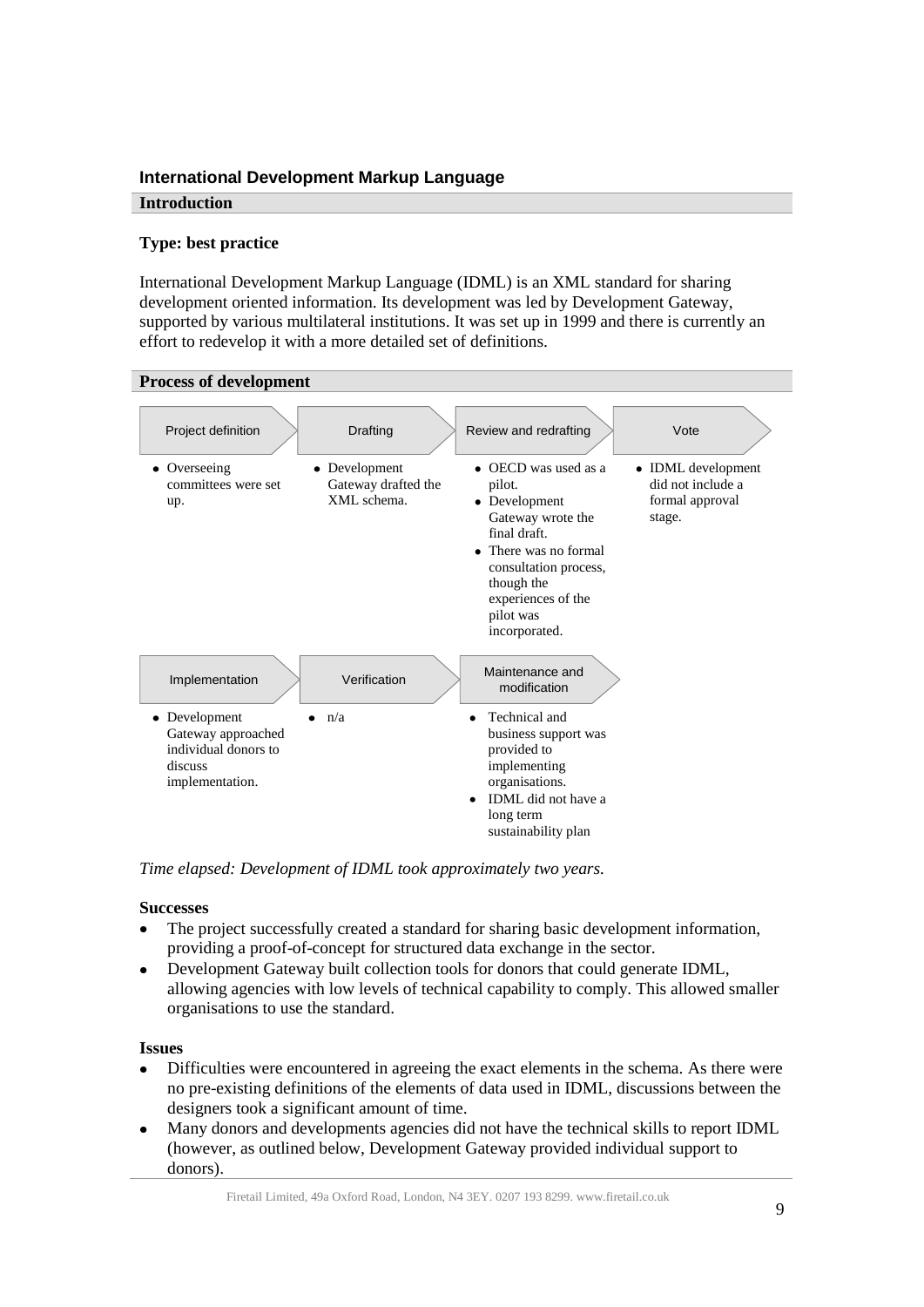- Some large potential users were not enthusiastic. This was felt to be because the standard did not have high level support from every donor and agency.
- The schema did not cover all aspects of development data. Development of a more  $\bullet$ comprehensive version is currently being considered.

#### **Content**

#### **Common definitions**

IDML includes basic project-level tags for aid and development, such as donor name, project title, amount of money and the recipient agency.

#### **Data format**

IDML is an XML standard.

#### **Support provided**

Development Gateway provided support to organisations that were willing to report their statistics using IDML. The support consisted of both strategic support (understanding why IDML would be beneficial) and technical support. Tools that reported IDML automatically (meaning that the organisations did not have to have XML coding skills) were also developed.

- If a technical standard for information reporting is aimed at small organisations, it must  $\bullet$ offer technical support. IDML did offer technical support to small organisations which were able to report using the standard as a result.
- IDML did not have a clearly defined group of stakeholders, which meant that it was  $\bullet$  . difficult to build early implementation into the plan.
- There must be senior support from a core group of users for the implementation to be  $\bullet$ smooth.
- Developing XML standards can require significant amounts of time and resources when  $\bullet$ (a) the target users are not already skilled in using XML or (b) the data definitions used in the schema are not already agreed on.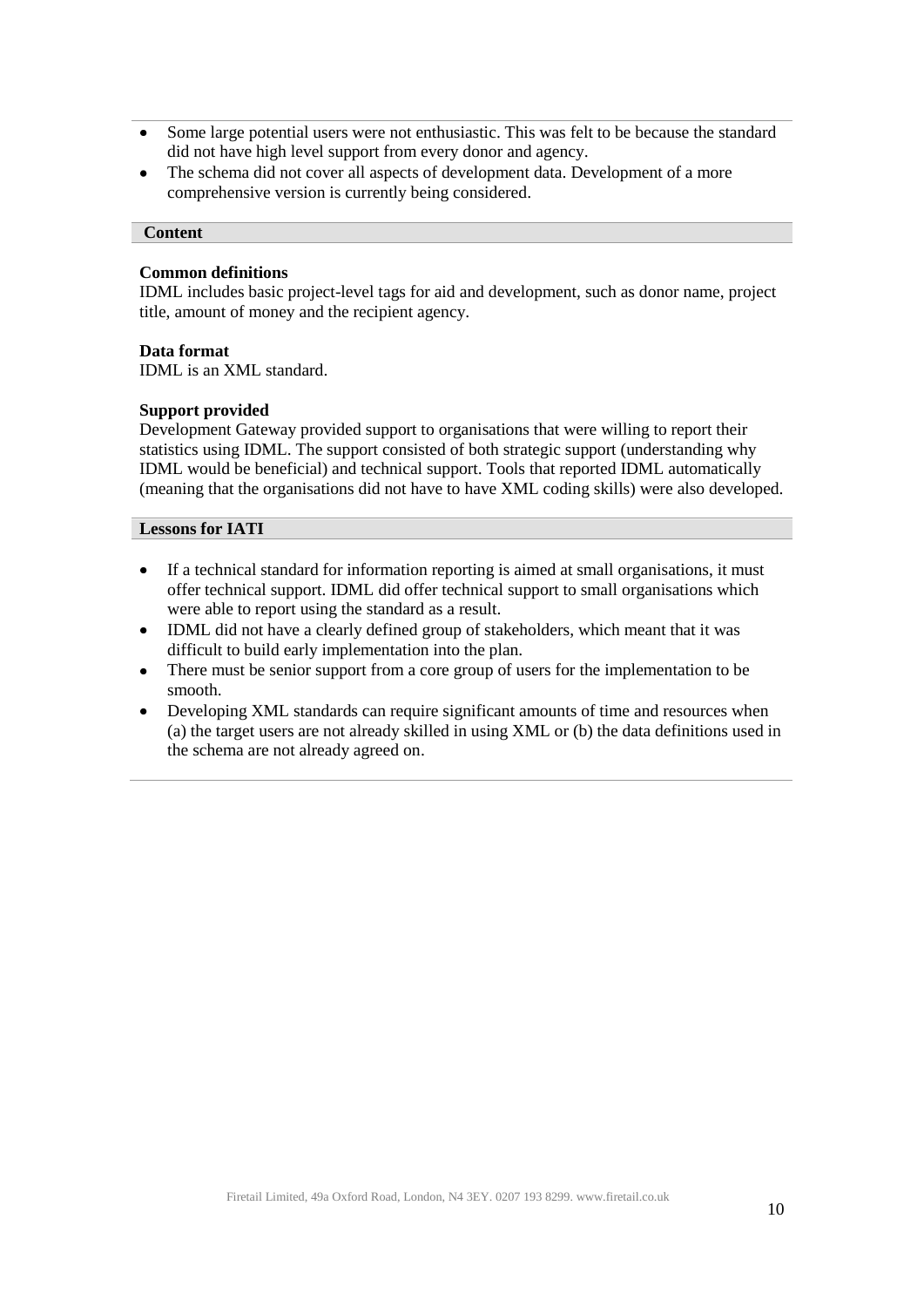#### <span id="page-10-0"></span>**Statistical Data and Metadata Exchange**

#### **Introduction**

#### **Type: best practice**



SDMX is designed to improve the efficiency of data exchange. It is a process and a framework for developing XML transfer protocols, and is supported by seven intergovernmental organisations: the BIS, ECB, Eurostat, IMF, OECD, UN and the World Bank. The project was initiated in 2001 and the first version of SDMX was approved by the seven sponsors in September 2004. The first version is now an ISO standard<sup>1</sup>. The standard itself consists of a range of 'key families' (lists of the metadata used in a particular statistical domain), which must be developed by the user community before SDMX can be used.

### **Process of development**



*Time elapsed: 2 years from initiation of the project to publication of the standard. Gaining ISO approval takes a further 1-2 years.*

#### **Successes**

l

SDMX is mature and implementations continue to grow. Its seven core sponsors use it extensively and various other institutions also use it (the US Federal Reserve, for

<sup>&</sup>lt;sup>1</sup> SDMX is ISO 17369:2005. Note that SDMX users are not required to use the ISO version of the standard and ISO does not require verification – hence SDMX is a 'best practice' standard.

Firetail Limited, 49a Oxford Road, London, N4 3EY. 0207 193 8299. www.firetail.co.uk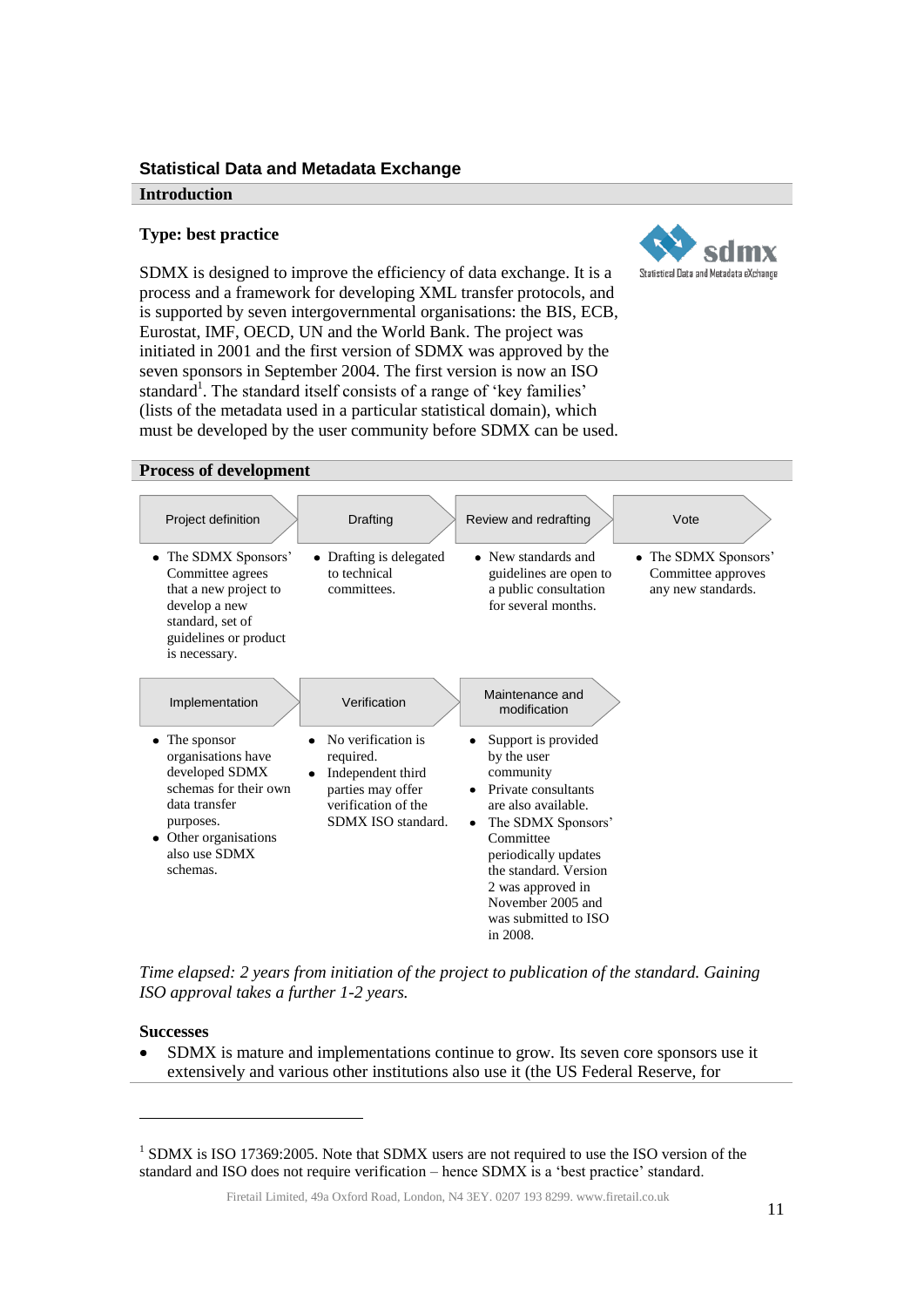example, publishes daily currency exchange rates in an SDMX format).

- Some organisations' data warehouse front-ends (the ECB, for example) offer SDMX  $\bullet$ outputs.
- $\bullet$ The seven partners agreed there was a need for an XML schema for statistics and strongly supported the standard from the start. This meant that resources have been available for ongoing development of the standard.
- SDMX is recognised by the UN Statistical Commission as a 'preferred standard' for  $\bullet$ sharing of data and metadata.

#### **Issues**

Developing or using an SDMX schema requires technical specialists, and it is most suitable for large organisations with dedicated statistical and technical functions (rather than smaller organisations that may not have this capacity).

#### **Content**

#### **Common definitions**

The definitions in SDMX schemas are known as 'key families'. For some simple families (for example the currency exchange rate family, where there are 4-5 unambiguous elements), development may take a few days. For complex schema where the definitions of the elements are not already widely agreed, negotiation may take much longer.

#### **Data format**

SDMX is a framework for XML transfer protocols.

#### **Code of conduct**

SDMX users can implement it however they want. There is no verification mechanism, and organisations use it to realise the common benefits of more efficient data transfer.

#### **Support provided**

The secretariat publishes guidance documents, including a set of Content-Oriented Guidelines for developers of SDMX schemas, but does not provide any formal advice. The community of SDMX users provides free support through forums and informal conversations. There are some specialist consultants that can provide more focused advice and technical support for a fee. This is a similar support model to many open source software programmes.

#### **Lessons for IATI**

l

- The development of a structured data transfer protocol for IATI could take a long time because there is no pre-existing comprehensive 'key family' (i.e. IATI stakeholders will need to negotiate on the definitions of the data included).
- IATI could consider using SDMX to develop a data transfer schema for aid statistics.  $\bullet$ There are a range of possibilities, including  $edXML^2$ , IDML and non-XML formats such as publishing statistics on the donors' websites.
- $\bullet$ ISO and the UN Statistical Commission are felt to be valuable legitimators. In later stages, IATI may wish to consider seeking similar support.

Firetail Limited, 49a Oxford Road, London, N4 3EY. 0207 193 8299. www.firetail.co.uk

<sup>&</sup>lt;sup>2</sup> An XML standard developed through OASIS, which was mentioned by one of the contributors to this research as a possible structure for an IATI data transfer protocol.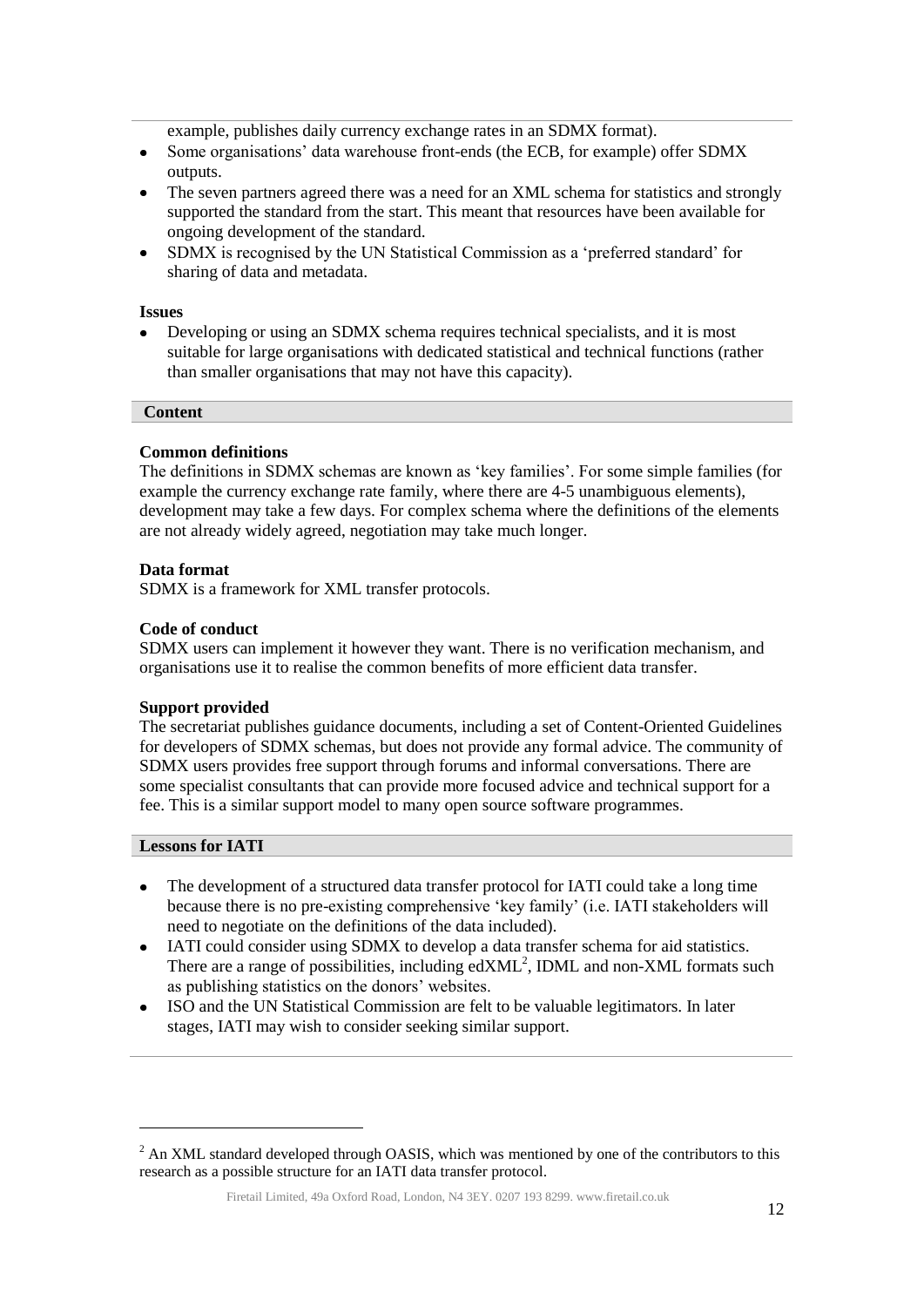## <span id="page-12-0"></span>**Global Reporting Initiative**

#### **Introduction**

## **Type: best practice**

The Global Reporting Initiative (GRI) aims to make social responsibility reporting as common and standardised as financial reporting. It publishes and maintains the Sustainability Reporting Framework, which contains guidelines for the structure and content of responsibility reports. It is applicable to any organisation. It was set up in 1997 by the NGO Ceres, and became an independent organisation in 2002.





*Time elapsed: A project to develop a new set of guidelines takes two years.*

#### **Successes**

- Currently around 1,500 organisations have declared their voluntary use of GRI, including  $\bullet$ Alcoa, BP, Coca-Cola, Procter & Gamble and Oxfam GB (in its accountability report).
- GRI's stakeholder group is diverse and representative of its user base. Each project has at  $\bullet$ least 30% of participants from developing countries, which gives the guidelines credibility.
- GRI feels it is able to manage a large and diverse stakeholder group because it is viewed  $\bullet$ as independent. In particular, two aspects of GRI support its impartial reputation: (a) its organisational independence and (b) its non-commercial approach to funding.

#### **Issues**

GRI has encountered some challenges in getting companies based in developing countries to participate in the design process for new guidelines. This is partly because many of them do not have specific corporate social responsibility managers, and partly because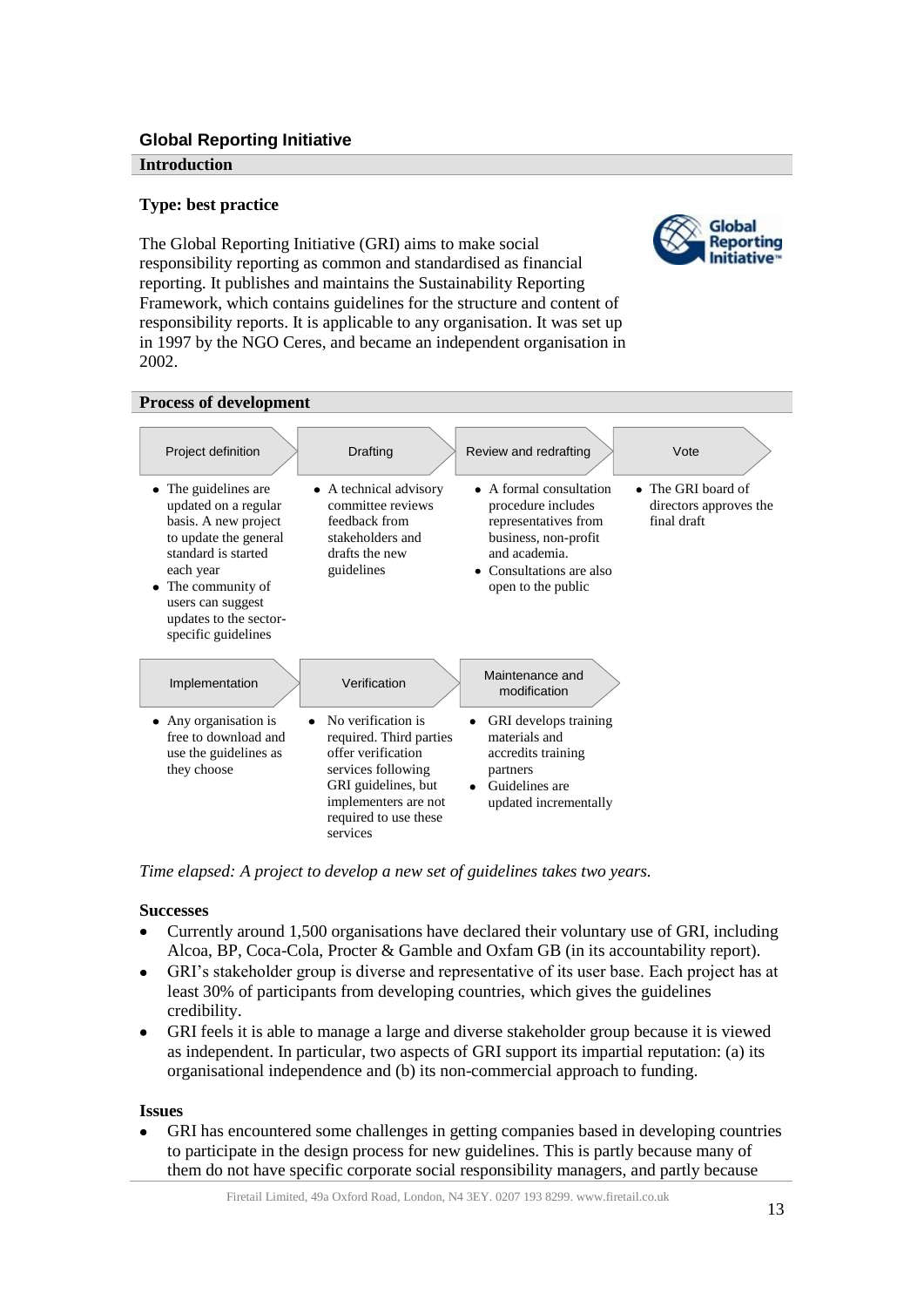participation requires time and money. To involve companies from the developing countries, GRI (a) uses its own networks to identify possible participants; (b) draws attention to the potential of the GRI process for networking; (c) offers travel expenses; and (d) runs workshops as well as written consultation documents.

#### **Content**

#### **Common definitions**

The GRI framework is comprised of a set of defined indicators. These cover the organisation's overall responsibility strategy, and its performance against economic, environmental, labour, human rights, social and product standard criteria. Many of the indicators are quantitative (greenhouse gas emissions, for example), while others a qualitative (such as descriptions of community projects).

#### **Data format**

GRI compliant reports can be published in XBRL (eXtensible Business Reporting Language – an XML language, for which GRI has developed an XBRL taxonomy). XBRL is an independent standard setting consortium that, in particular, manages the XML standard for structured communication of financial reports. Alternatively, GRI compliant reports are simply published as documents.

#### **Code of conduct**

Users of the framework are encouraged to report their own 'application level', which indicates the extent to which the framework has been followed. An organisation with a good coverage of the indicators might report an 'A', while a low coverage might report a 'C'.

#### **Support provided**

The GRI secretariat does not offer any direct technical support to users of the standard. It does, however:

- Publish guidance documents, which are freely available.  $\bullet$
- Accredit training providers.
- Check companies' self-declared 'application levels'.

- GRI has been able to expand in use rapidly because there is no cumbersome verification  $\bullet$ method. Some do seek external verification, which is provided by third party audit companies independently of the GRI secretariat.
- A key part of GRI's ability to demonstrate its impartiality is the independence and non- $\bullet$ commercial approach of the organisation. IATI should consider whether independence would improve its ability to broker negotiations between its stakeholders.
- GRI anticipates that, initially, only large organisation will use XBRL for their  $\bullet$ responsibility reports. This suggests that IATI may need to offer technical support if it expects smaller organisations to use a technical standard for structured reporting.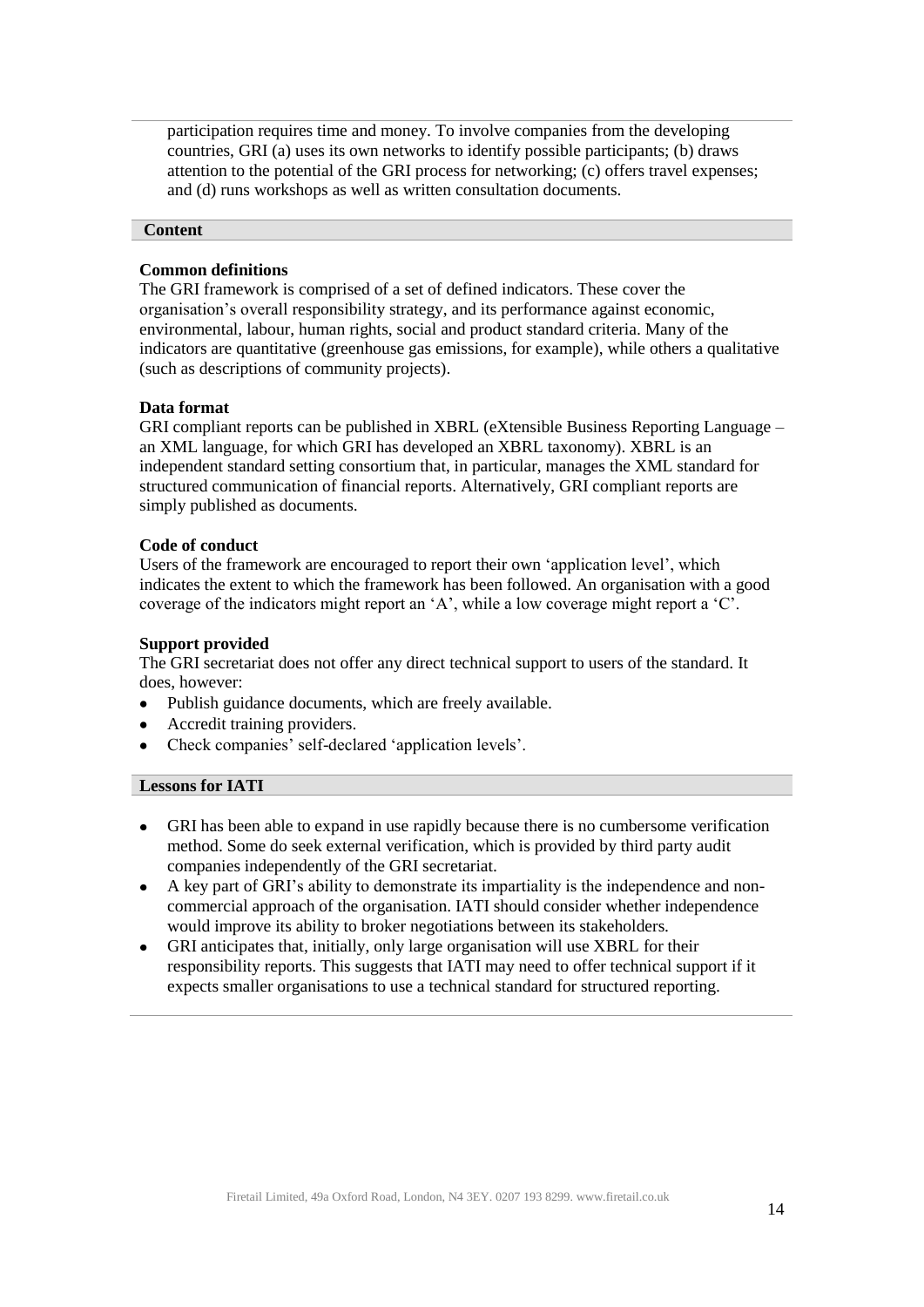## <span id="page-14-0"></span>**Fairtrade Labelling Organisations International**

#### **Introduction**

## **Type: formal kitemark**

Fairtrade Labelling Organisations International (FLO) develops and reviews Fairtrade standards. The label is licensed by 'Labelling Initiatives' in countries where Fairtrade products are sold (the Fairtrade Foundation in the UK is an example).



#### **Process of development**

| Project definition                                                                                  | Drafting                                                                                                                                                            | Review and redrafting                                                                                                                  | Vote                                                                                                                                      |
|-----------------------------------------------------------------------------------------------------|---------------------------------------------------------------------------------------------------------------------------------------------------------------------|----------------------------------------------------------------------------------------------------------------------------------------|-------------------------------------------------------------------------------------------------------------------------------------------|
| • Determination of the<br>time, resources and<br>money required.<br>Stakeholders are<br>identified. | • Drafting is mainly<br>conducted by FLO's<br>Standard Unit, which<br>also, which conducts<br>a survey of the<br>project's stakeholders<br>as part of its research. | • The standard is sent.<br>to the stakeholder<br>group for consultation<br>and is also open to the<br>public, normally for<br>60 days. | • The Standards<br>Committee (and for<br>important generic<br>standards the FLO<br>board) approve the<br>standard and it is<br>published. |
| Implementation                                                                                      | Verification                                                                                                                                                        | Maintenance and<br>modification                                                                                                        |                                                                                                                                           |
| • Producers and traders<br>use the standard.                                                        | A single certification<br>body FLO-CERT, a<br>subsidiary of FLO.<br>verifies producers and<br>traders.                                                              | The network of users<br>can suggest<br>modification.<br>FLO reviews<br>$\bullet$<br>standards every five<br>years at the latest.       |                                                                                                                                           |

*Time elapsed: developing a new standard takes approximately several months to one year, depending on its complexity.* 

#### **Successes**

- FLO has a comprehensive coverage of materially affected stakeholders because FLO- $\bullet$ CERT, the certification body, is able to provide the details of all producers and traders that use the standard.
- FLO has highly engaged and motivated stakeholders.
- There is a very clear process for developing new standards and modifying existing standards.
- FLO is not dominated by one particular group of stakeholders. The secretariat manages  $\bullet$ the different interests of its stakeholders by (a) asserting that no individual organisation or group of stakeholders has special consideration; (b) taking its own line on certain issues, based on the social and environmental objectives of the charity rather than the interests of particular stakeholders; and (c) keeping the consultation process as transparent as possible.

#### **Issues**

- While materially affected organisations have good representation in the stakeholder groups, experts are not always well represented. This is not felt to be critical to the success of a standard, but experts could speed up the research stages of development.
- There is always tension between stakeholders' interests. Producers, for example, tend to want higher prices; traders want lower. Producers often say that environmental standards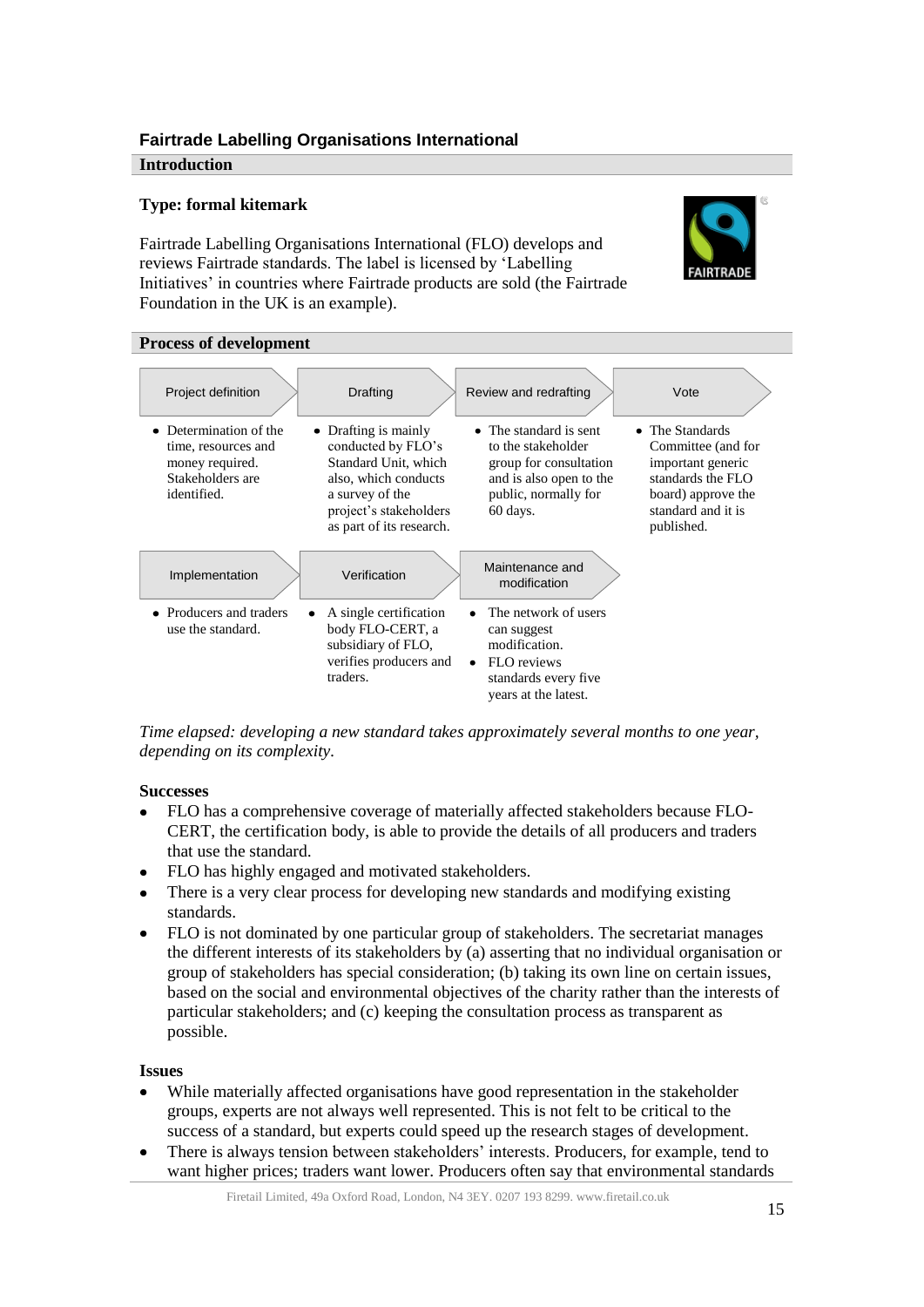present additional costs, while market facing stakeholders feel that environmental standards are a selling point. FLO sometimes introduces its own strategic considerations, as determined by the FLO Board, to these debates.

Defining the objectives of a project can be difficult. Sometimes stakeholders submit too  $\bullet$ many objectives, which makes projects complex.

#### **Content**

#### **Common definitions**

The definitions in Fairtrade standards determine who the standards apply to (for example, there are definitions of 'small producers' and 'labour dependent products'). These definitions have commercial implications for producers and are therefore the subject of significant negotiation.

#### **Code of conduct**

Producers and traders do not have to publish data on their activities. They must be certified periodically by FLO-CERT. An auditor visits the producer or trader, who pays the costs of the certification (the Fairtrade mark has commercial value).

#### **Data format**

Verification of the standard is managed by one organisation (FLO-CERT), so data is not dispersed. This means that data collection is relatively straightforward and there is not strong demand for a structured format for sharing data.

- A clearly documented development process can make negotiations between stakeholder  $\bullet$ groups simpler, because all parties understand their respective roles and there are fewer perceptions that one group is dominating the process.
- Communications channels between donors and recipients should be opened as early as possible, with IATI seeking to demonstrate the benefits of additional reporting in terms of increased aid effectiveness. FLO has successfully demonstrated the value of higher social and environmental standards to its producer networks.
- The body that administers a standard and designs the development process must  $\bullet$ demonstrate that it is not representing any particular interest and is non-profit. FLO's independence and transparency helps it to act as a negotiator between its stakeholder groups.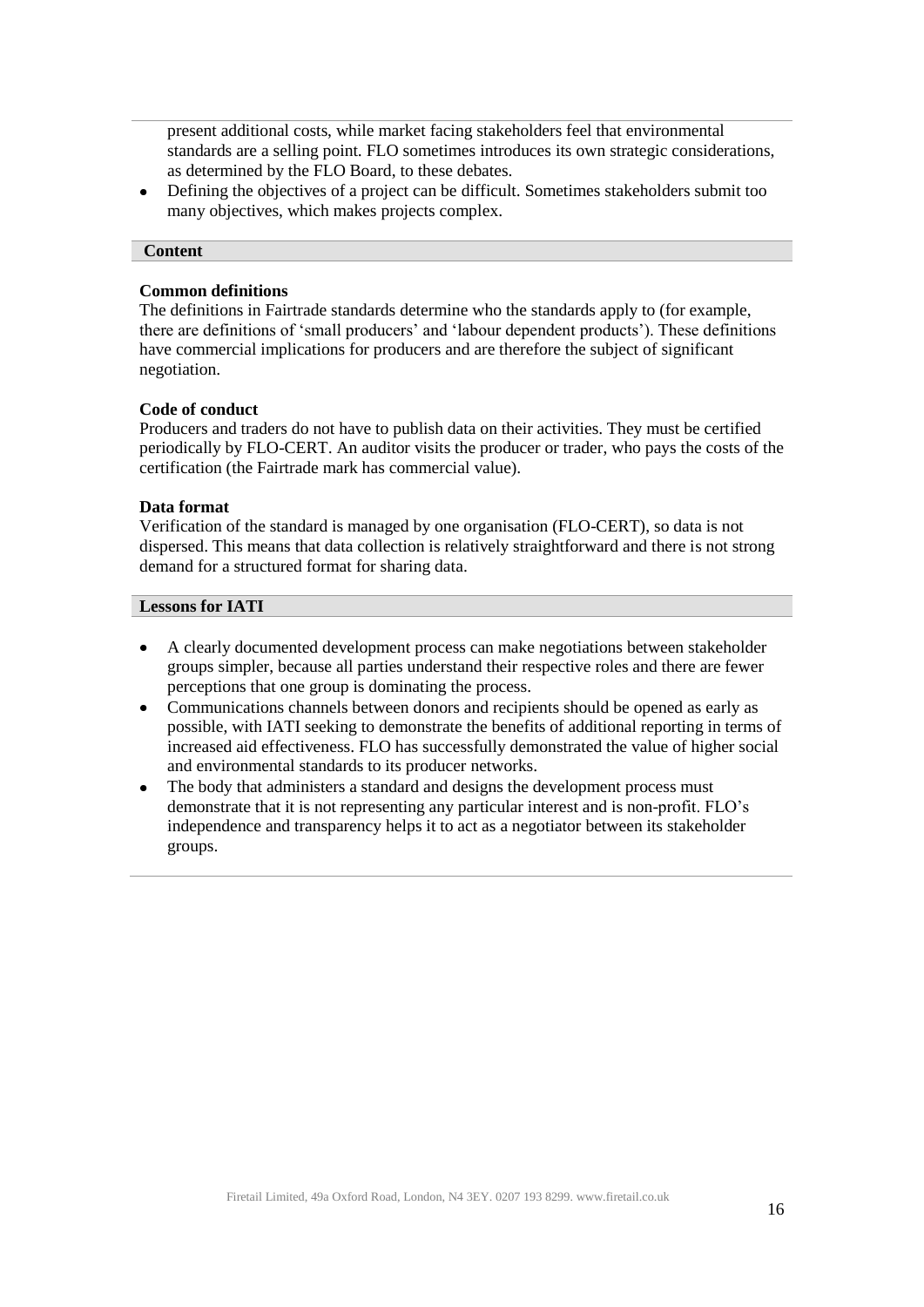## <span id="page-16-0"></span>**Extractive Industries Transparency Initiative**

#### **Introduction**

## **Type: formal kitemark**

EIT EITI aims to improving transparency and accountability in the extractive sector. It was set up to ensure that the proceeds from primary resources are used for economic development rather than increasing corruption and conflict. EITI was initially set up in 2002 and the final version was published in 2007.



*Time elapsed: EITI took around five years to move from the set-up of the project to the publication of the standards. However, for two of these years the standard did not have strong political support and around three years were spent on active development.*

## **Successes**

- Half of mineral-rich countries are currently implementing the standard. One country,  $\bullet$ Azerbaijan, has passed validation.
- The standard has support from influential individuals, including George Soros and Tony  $\bullet$ Blair. In the initial stages, this support meant that EITI got attention from ministers.
- Organisations from all three stakeholder groups have supported the standard from an early stage. The idea was the result of an NGO campaign. Implementing governments and extractive companies both have an interest in reducing corruption.

#### **Issues**

Political will stalled early in the process, meaning that the development of the standard

Firetail Limited, 49a Oxford Road, London, N4 3EY. 0207 193 8299. www.firetail.co.uk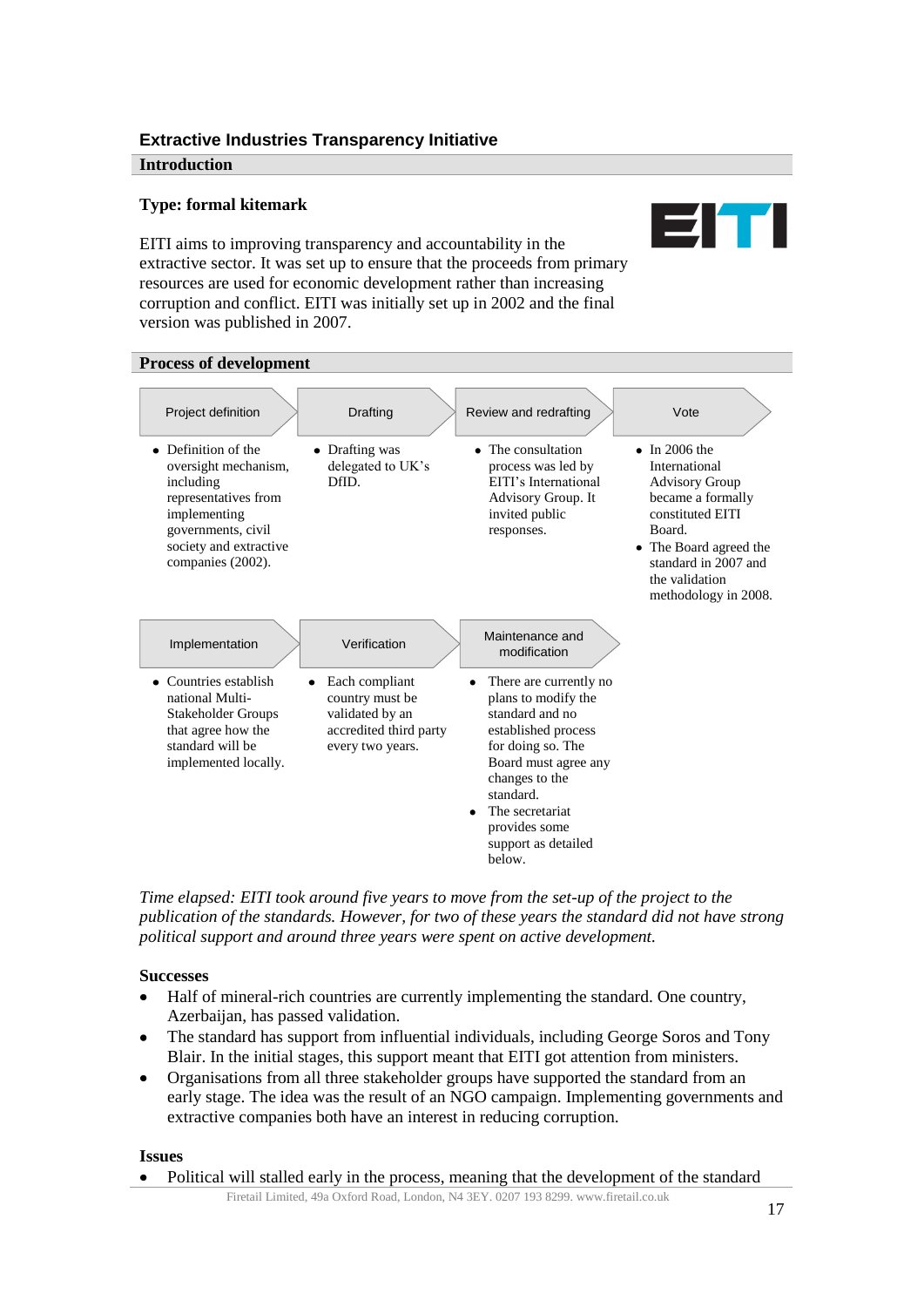was held up. New momentum stemmed from the desire of Nigeria and Azerbaijan to implement the standard, leading to development of the final standard and implementation by further mineral rich countries.

#### **Content**

#### **Common definitions**

Oil, gas and mining companies operating in countries that are EITI-compliant must publish all payments made to governments, and governments must publish all payments received.

#### **Data format**

EITI includes a loose framework for publishing the payments. There is no set format for publishing the data. The implementing government must engage an independent administrator that collects and reconciles the data and the format must allow this.

#### **Code of conduct**

The code of conduct for EITI is agreed by national Multi-Stakeholder Groups. This ensures that implementing governments and companies own the standard.

### **Support provided**

The EITI publishes guidance documents on the standard and runs training courses for civil servants in the implementing countries. It also encourages and facilitates the development of national Multi-Stakeholder Groups. The secretariat can provide ad-hoc advice during implementation, but does not provide any formal on-the-ground technical assistance.

- Pilots are crucial to the success of a standard. EITI stalled until Azerbaijan and Nigeria decided to implement it.
- The independence of the secretariat shows that the standard is not dominated by any  $\bullet$ particular stakeholder group.
- Stakeholders need a clear reason to be involved. EITI felt that active communication of  $\bullet$ the benefits for both implementing countries and extractive companies was essential to the standard's progress. IATI must articulate what the reasons are for both donors and recipients to be involved.
- Incremental development works best. While a fairly loose data format and code of  $\bullet$ conduct are fine in the standard's early stages, political support is crucial.
- EITI appeared to take a long time to design. This was felt to be a strength because it did  $\bullet$ not force the implementing countries to rush through the process and potentially lose interest.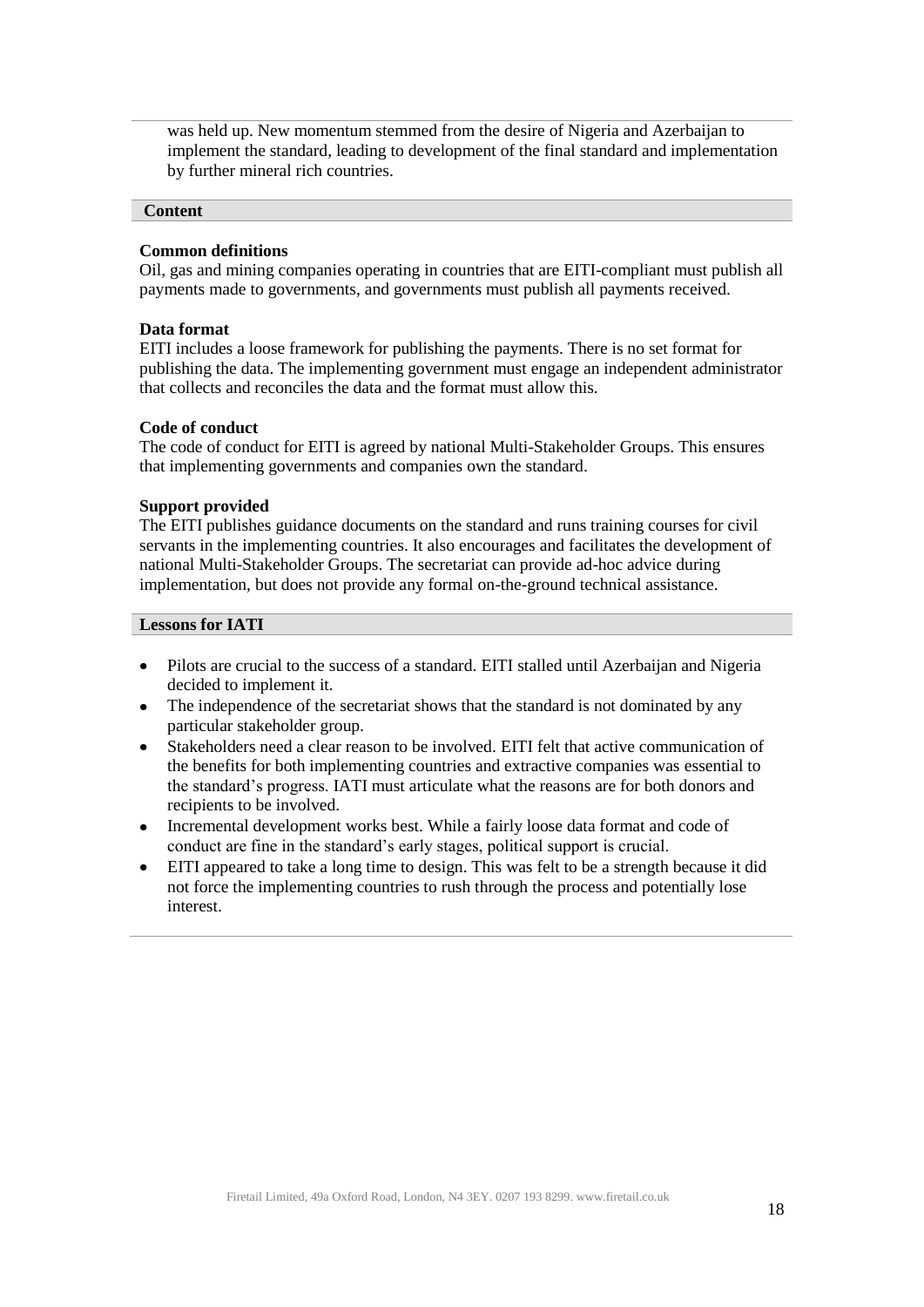## <span id="page-18-0"></span>**5. Recommendations**

Based on the review of standards conducted for this report, there are ten recommendations for IATI:

### **General recommendations**

- 1. The standard should follow the 'best practice' verification model, as outlined in section 2. These standards are simpler to establish and require less precedent than more formal, 'kitemark' type standards. The experience of GRI shows that a best practice standard can be implemented more rapidly because (a) there are fewer barriers to organisations that want to use it; and (b) there are no capacity issues to get past at the verification stage. IATI could consider developing a verification system for its standard in the longer term.
- 2. Any standard developed by IATI must complement, and where necessary, build on DAC classifications. DAC is an established system that is embedded in its members' reporting systems, and it fulfils its function adequately.

## **Demonstrating independence and negotiating between stakeholders**

It is likely that IATI's stakeholder groups will have competing interests. To be an effective negotiator, IATI will need to show that it is independent and transparent.

- 3. The secretariat managing the standard must demonstrate its transparency. At minimum, the standard itself should be publicly available (all the standards reviewed published their guidelines). In addition, IATI should consider opening consultation to the public. This is important not only to gain broadest possible input, but also to ensure that the impartiality of the secretariat is demonstrated. Fairtrade Labelling Organisations International reported that an open approach to consultation has helped it to manage its diverse group of stakeholders.
- 4. IATI should consider the possibility of establishing an independent NGO after developing and piloting the standard. GRI followed this model. EITI and FLO are also managed by independent organisations, and both report that the model allows them to demonstrate their independence from any group of stakeholders. Independence may, however, reduce the secretariat's ability to coerce its stakeholders (a government department may be more influential).
- 5. The secretariat must be responsible for the process of designing the standard, but remain as neutral as possible toward the content of the standard (allowing the stakeholders to negotiate the content through the drafting process). This is particularly true for early-stage standards, where political support is crucial. EITI, for example, allows national-level stakeholder groups to determine much of the content of the standards. More established standards may be able to give some leadership on particular issues. FLO, which is now stable and mature, sometimes decides that a standard should have more focus on environmental or social quality.

#### **Promoting take-up**

- 6. IATI should concentrate on commitments to implement the standard from a small group of large donors early on, rather than wide coverage. Real-life pilots and support from large donors will pressure others to implement the standard. EITI became successful when Nigeria and Azerbaijan decided to implement it. Take-up of IDML was felt to be low because there were few large organisations that provided real pilots.
- 7. There must be early, senior-level support in the core group of large donors. IATI should prioritise communication to donors of how aid reporting can increase aid

Firetail Limited, 49a Oxford Road, London, N4 3EY. 0207 193 8299. www.firetail.co.uk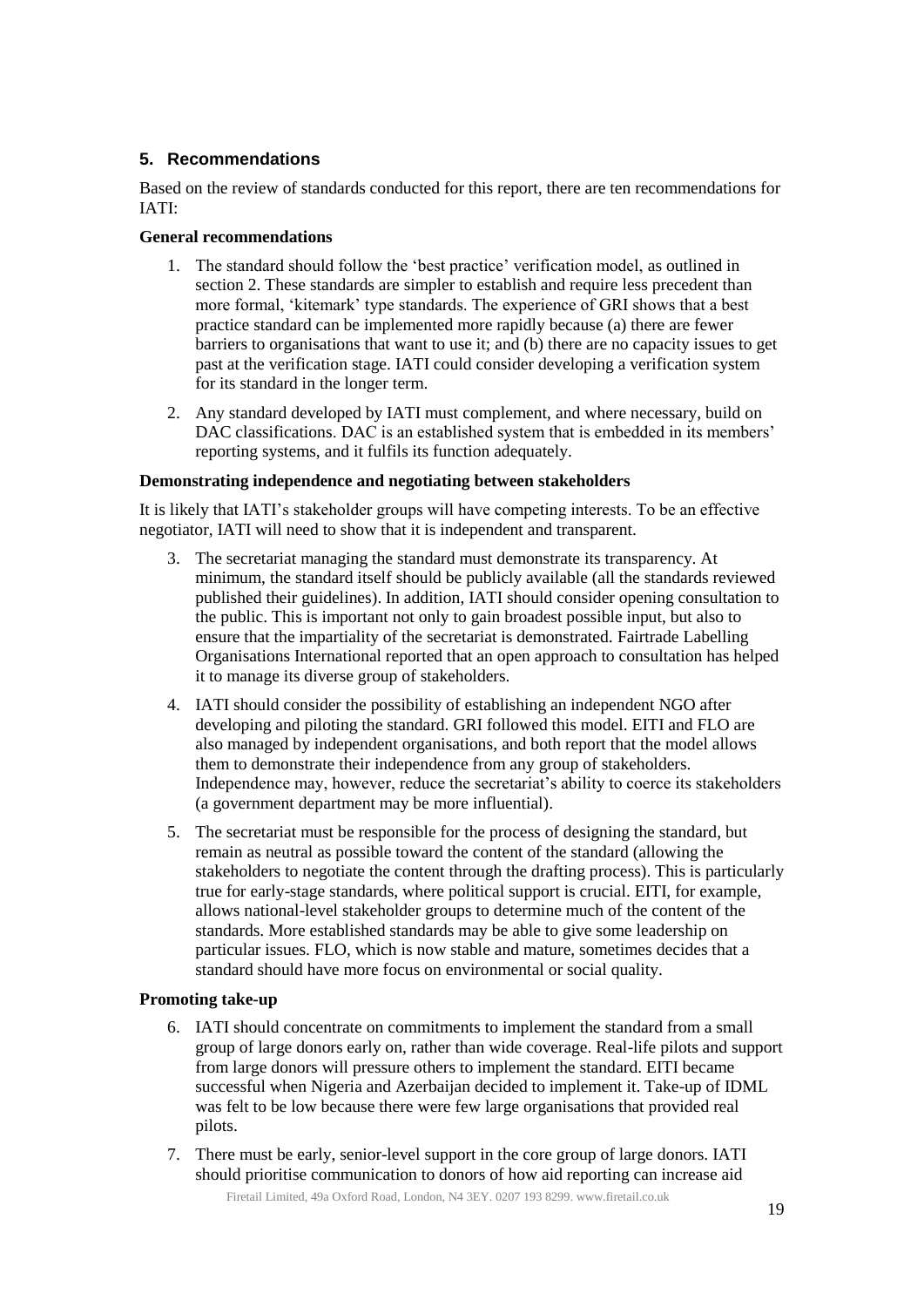effectiveness, and gaining pledges of commitment to implement the standard as pilots.

8. As the implementation of the standard broadens and smaller donor agencies start using it, IATI may need to develop a tool that produces IATI format data. SDMX format data is published by large organisations with specialist statistical and technical functions – and formal support is not offered by the secretariat. The experience of GRI shows that it is large companies that tend to use XBRL mark up for accountability reports. The user base for IDML, on the other hand, included smaller organisation and Development Gateway, the secretariat, offered technical support.

#### **Successful design process**

- 9. There must be a clear process and timetable for developing the standard. The experiences of FLO, GRI and EITI suggest that building stakeholder groups, designing a standard and setting up pilots is likely to take around 2-3 years.
- 10. The technical format for publication of the information should be kept as simple as possible in the short term. A metadata standard for IATI is likely to be beneficial in the long term as take up increases and more data is generated.

Among the next steps in the IATI scoping document, those that relate to identifying the stakeholder group and building buy in should be prioritised over development of the content of the standard.